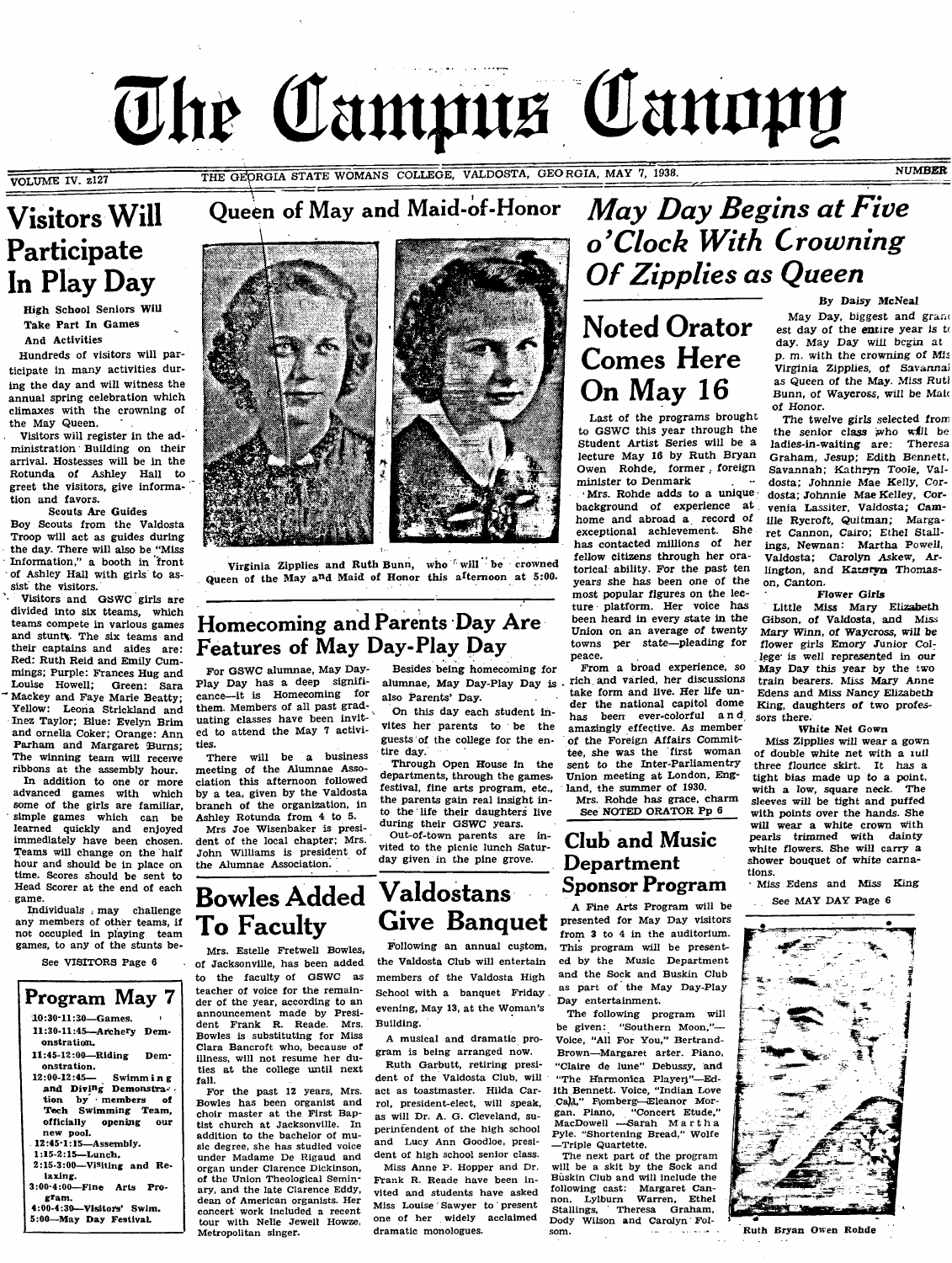$\sim 10$ 

### The Campus Canopy

Published Weekly by the Students of The Oeorgia State Womans College, Valdosta, Georgia.

#### 1057 1938 *<u><i><u><b>Admitsure</u>*</u></u> Pussociated Collegiate Press Distributor of Collectide Digest

#### Rosalind Lane\_\_\_ Katherine Moore ... Managing Editor C. J. Morris\_\_\_\_\_\_ Lois Hafford \_\_\_\_ Business Manager Editor-In-Chief Assistant Editor Louise Bell Eileen Hyland ..............<br>Rosemary Baker .......... \_\_\_\_\_\_\_\_\_ News Editor \_\_\_\_\_\_\_ Feature Editor Rosemary Baker -------------------Feature Editor Ora Kate Wisenbaker .................... Feature Editor Martha Jones ..... Exchange Editor Frances Van Brackle ....... Circulation

Reperters: Carolyn Folsom, Clara Mae Sasser, Eileen Cox, Lois Qreen, Frances Rogers, Marjie Jones, Marjorie Howard, Louise McFie, Opal Brown, Jeanette Johnson, Ruth Loughridge, Linda Summer,

Business Staff: Dora Ida Perkins, Ruth Whisonant, Mildred Wilson, Montine Cowart, Mary Dugger, Leona Strickland, Evelyn Ogletree, Margaret Carter, Millie Weitman, Curtis Whatley, Sue Coppage, Mary Lee Rogers, Leonora Lanier,

> .<br>Esented for National Advertising av National Advertising Service. Inc. and *College Publishers Representative*<br>420 MADISON AVK. MEW YORK, N. Y.<br>CHICAGO - BOTIGE - LOS ABELLES - SAR FRANCISCO

### Welcome

.... is the word at OSWC this week-end—to visiting high school seniors and teachers, to alumnae and afternoon guests, the student body and faculty extend a cordial welcome.

"Hospitable" is an adjective that visitors have attached to the college. On this occasion we should like you to feel that the charm a n d warmth of that name may truly be applied to ns. .4 ..^agjsig

May Day-Play Day is our favorite day of the year. We enjoy our festival and we enjoy the friends who visit the campus.

Whether you are making or renewing acquaintances, taking active part in Play-Day or observing the fun that transpires, we want this day to be a happy memoory.

### College Editors

.... have an exceedingly outworn custom of writing tearful and loving farewells to their fond public.

And so as this is the last issue of the CANOPY that the present editors will publish, we sign our will, testament, rose or any name you want to cal! it.

#### **MAKE UP CHANGED**

During the past year, the paper has been enlarged, the genersd make-up changed and more pictures added for variety. We have tried to maintain an editorial attitude of sane and sympathetic hejpfuinesa to readers. We endeavored to make the editorials and news stories literary, informative, instructive but never preachy or specific—in sum, articles that contained much "do", very little "don't" and no "can't."

We've also had our fun. Lots of It. There was the classmate who told us that she read in a local paper about the new streamlined CANOPY<br>and who wanted to know if they meant the who wanted to know if they meant the CANOPY at GSWC. She hadn't detected any change And then there was the time— **THANES AND BEST WISHER** 

To the retiring staff who have been diligent

and loyal-thanks for your gracious cooperation. To the incoming editor and staff-best of luek and s fun measure of everything in printers ink that will make your paper the best one ever published at GSWC.

# Kampus Kaleidoscope

Treats, retreats, festivals, conventions—weddings too —Mildred has that look in her eyes and agorgeous diamond on the significant finger—well wishes from all her friends—Virginia Smith, formerly of Junior Hall, is beating her in the race up the aisle, however—in just about a week now—

Freshmen take over the campus May Day morning to decorate—^nice kids, these frosh and did you see the May Court in rehearsal during the week? The dewey-eyed Stallings (of the "Fresh Fields" Stallingses, you know) perched on the steps in her bare feet— ,

The group of Conventionalities on campus has added

another member—Clara Mae Sasser-Brenau convention last weekend-VERY DEF INTELY THE GIRL OF THE WEEK— VIRGINIA ZIP-PLIES—and may she reign without rain—

I don't know but "they say" that Rosalind is truly studying French these days—has something to do with Atlanta and a bus. Joiner and Margaret Ab-

# When Delegates

. from this college attended the spring convention of the Georgia Collegiate Press Association which was held April 29- 30 at Brenau College, they were given a most cordial welcome. It is just this spirit of hospitality and cooperation with which we hope to receive the delegates who attend next spring's convention to be held at GSWC.

All in all, the convention was a great success. Warren Duffee, president of the GCPA, was in charge of the arrangements and was most capably assisted by Miss Henrietta Green at Brenau, who was elected president

### "Marco Polo" Comes to Theatre Next Week

By Carolyn Greene

That man of written and unwritten history, MARCO POLO —in the person of none other fection in the dimwit bandman, than long, lean and lanky Gary Cooper looms on the college horizon. The picture promises much—among other things technicolor, excitement, adventure—with Sigrid Ourie as a rythmic grace. "vision of loveliness."

#### Jeanette Goes Garbo

Latest from the Raymond-MacDonald front:-Jeanette has thrown away her riding habits and now blithly rides in blue coveraiis. Now she even presents hilarious impersonations. You should see her do Qarbo.

**Romero Leads Band** News finally got around and the studio realized that they had more in Cesar Romero than



ernathy got a week's campus, but they were hanging their necks out for it, literally and figuratively—

There's a strange tale about Marlon Orr—of seven dwarf fame—broke a watch crystal the other night; it's tied up ih some queer way with Leona's birthday cake—Figure that one out, if you can!—

Two more stabs in the dark and you'll be our, "WincheU " Kennemur—

Joiner thinks \ that in the spring a young man's fancy so she parades "what the well dressed man will wear" all over front campus—Larisey will start "mooing" before many moonsshe and her Black Cow—(this is not a paid Brookwood advertisement)—

A very obliging hound of the howling variety gave an excellent accompaniment to the English Club program Tuesday night— surrealism is the thing—stop by 310 most any day—fifty cents a sitting—

It's said Ouida Clark sings because she knows a beautiful baritone at Georgia.

for 1938-1939.

Speakers who are outstanding in the field of journalism were eminently successful in upholding and clarifying the standards of college publications which is one of the chief aims of the association.

GSWC is indeed fortunate in its oppertunity to act as hostess to such an organization. In holding the convention here next spring we shall be able to return the hospitality of colleges which have held conventions in the past and foster journalistic enterprise throughout the state. — C. J. M.

a gangster or a viilian—so they took away his gun and gave him a baton—which he used to per-

Duke Sargent, in HAPPY LAND-ING. Twentieth Century realizes his worth now—here's to better roles—and he surely can glide through a waltz and rumba with

#### Unconventional Building

Leave it to Basil Rathbone. That new Georgian home of his isn't being built in the conventional manner. First he put in the terrace. Next the lot was properly fenced. The waterfall was third. The house itself come last. ' "There's usually such a dismal mess around a new house," says Basil. "So I thought —why should there be?"

### The Spirit

By Elisabeth Wade

.... of May Day is in the air! May poles brought from their hiding place in the attic, gym classes making lovely crepe paper fiowers, art classes making posters, costume fittings, dance rehearsals, invitations off to a hundred high schools. Aii these fill one with anticipation of the fun and beauty of the coming Play-Day- May Day, and bring back vivid memories of three perfect May Days gone by.

Each May Day seems to be the best possible, but then another year brings new pians, costumes, and dances, a lovelier May Queen. Every repetition of this annual pageant of GSWC endears it to the hearts of both students and faculty. The Seniors would surely view their last May Day with a lump in their  $\hat{p}$ hroats but for the fact that we're invited back next year—It's a date!

# Originally

... we had planned to write a feature this week on Mr. Joe Davis, who, in case you've just arrived in Valdosta, writes "Groans and Guesses" at the Valdosta Times, covers earthquakes and sick dog stories for that same paper and, in general, has the most fun and most friends of anyone in town.

However, as space won't let us ramble in this issue as far as we wanted to, we're postponing Joe (who'll never see this and is a nice guy anyway) until next week and dedicating this line of type to the whole office staff of the Valdosta Times.

The Fourth Estaters at the local dally have been swell to the Campus Canopy this year. They've lent us cuts, they've taken pictures for us, allowed us to reprint their stories and have given the college and Canopy needed publicity.

In fact, the Canopy would have been lost without the helping hand the Times extended. To Mrs. Wilson, Mr. Griffin, Mr. RockweU,.Joe Davis and Pat Patterson—our sincere appreciation for all the kindnesses you have shown the college paper this year.

#### On Back Campus

. When the Activities House is built, it will fill a much felt need on our campus from next year onward. In the past, there has been no little difficulty in finding suitable meeting places for clubs. Neither have there been desirable publication offices.

The log house will take care of these things as well as serve as the center of informal social gatherings.

A definite place for club meetings will save time and effort on the part of officers. There will not be the confusion of last minute changes because some emergency makes it impossible to meet in the usual place.

The publication offices will tend to strengthen both the newspaper and the annual. The psychological effect of work being done in one definite place will undoubtedly be felt in both of these fields and the members of the staffs will do better work.  $-**K.M.**$ do better work.

# From An Uneasy

Chair—oh, to be a senior—Our sentimenis before the Soph-senior exam announcement—aren't misprints and mixed-up colleges de limma—like GSCW and GSWC frinstance—we sho do appreciate the trophy the newspapers awarded us and the GCPA goes Valdostan next year—Honor Day was a success-Mr. Walker was amusing Wednesday—May Day is here and this is our swan song—I don't think there was ever any mystery about the identity of this columnist— One iast remark: how about making a precedent of new editors breezing in every year on the first issue AFTER May Day? sounds good to us—for said cheap: One copy of "What I Would Do If I Were a College Editor," practically unused-good luck to the new possessor of the rocking chair—a cheery balance to you and to everyone cisc (no, Mr, Waiker didn't inspire this)—"Adieu, adieu, kind friends, adieu."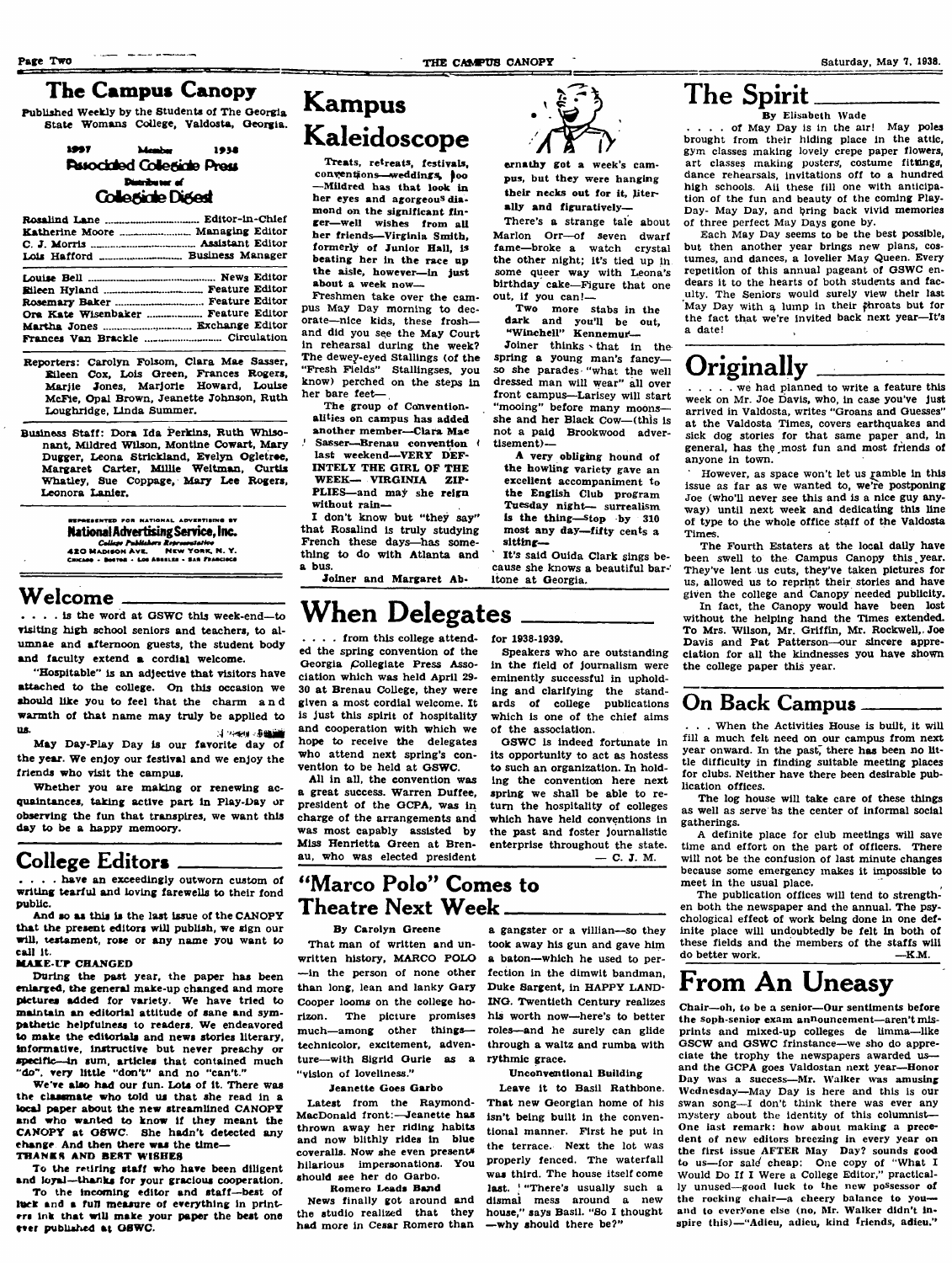### Scene From Sock and Buskin Play



: Nell Zipperer, Louise Blank s, and Anna Richter, in a scene from '"Fresh Fields," annual production of the Sock and Buskin Club, given Friday, April 29th.

# Third "Seven Dwarf" Cast Gets New Experience Painting Castle and Scenery

, . By The Witch Just in case you missed the

"hit" of . the week—hearing the impromptu entertainments put of the oil-painting class every <sup>1</sup> mothing this week-I'll try to record a few highlights. If you weren't one of the lucky lassies ...who happened to drop by and peek in at the class' goings-on, then you wouldn't know what a scream it was.

You see, it's like this, the class was painting the scenery for the<br>May Day spectacle, "Snow Day spectacle, "Snow White." I khew nothing about this till Wednesday morning I<br>saw two art students Tinehertwo art students—Lineberger and Folsom—"gallivanting" down the hall in slacks headed for the art room. I felt especially snoopy that day and followed them stealthily.

There I beheld to my amaze-----------------



Mis Ruth Carpenter, who planned the art Work in the May Day Pestivai. Photo by Phelan

ment—Miss Carpenter (whom I nominate for "Girl of the Week") down on the floor with a brush in one hand and paint in the other. Ernie Isbell was on all fours alongside Miss Carpenter. Dearie me! "What next?" I thought. Immediately Carol Folsom burst out into a Snow White impersonation. Well !! I wondered a bit mid posters, castle designs, Snow White books, etc., having to excavate as I went along in order to walk.

About the time I was getting accustomed to the hurly-burly I heard a "Tarzan" yell a la Lineberger. I looked and there she was on her knees, attempting to paint the lower section of a huge picture of the dwarfs' house, while Folsom brandished a plate of paint over her head ! ! Carol had been painting Snow White, while "Dopey" painted the house. "Six foot" Carole was bending over her and when Dopey desired to get up—well there was the plate! If you see a knot on Lineberger's head, you'll know why it's there—she is not just getting conceited it hurts ! ! P. S. I bet they have rheumatism too!

It was just then that I discovered the girl with charcoal smeared all over her face was "Bunny" Andrews ! ! Heigh Ho, Heigh Ho and out they burst with song (they were mighty cheerful about their work)— . "Sneezy" Isbell (she had hay: fever); "Happy" Williams (Caroline of the cute contagious giggle, who painted the witch- $\rightarrow$ I'm not sure, but I think she used "Grumpy" Folsom as a

model); "Bashful" Askew, "Dopey" and "Sleepy" Wade— ("Sleepy" ' cause any girl that popular should be sleepy all the time), I guess Miss Carpenter must be "Doc" ' cause she's the . leader. There you have the seven dwarfs and with Folsom's Snow White—you have, en masse, in our own art room "Snow White and the Seven Dwarfs."

The girls say they feel like they'll turn to Snow White after May Day. Personally, we think they'll need lots of scrubbing to get rid of the paint and charcoal on them before they could be Snow White.

I decided' to (make a quick exit before I went as "nuts" as the class seemed to be going. Later on we saw "Dopey" and "Grumpy" with a square piece of cardboard chasing over to confer with "Carpenter" Dusenbury who was supervising the castle building—and a nice job it was! As for all the scenery, the girls and Miss Carpenter have done themselves proud.

> IT'S COOL AND COMFORTABLE IN SMITH'S WALGREEN SYSTEM DRUG STORE

### ' Fresh Fields'^ Departments Pleases Large Hold Open Audience House Today

Sock and Buskin Club of GSWC presented an excellent performance Friday of a threeact comedy, "Fresh Fields," The production was one that would have been a credit to an experienced stock company.

The play itself was a hilarious story dealing with the ridiculous situations that arose when an aristocratic and impoverished English family allowed their finances and affections to become seriously involved with a crude and wealthy Australian family. Anna Richter as Lady Mary Crabbe, gave an especially fine characterization of a charming and capable middle aged English woman who succeeded in rearranging the lives of those about her. Supporting Miss Richter were: Ethel Stallings, as Lady Lillian, Lady Mary's sister who found expression for her lovestarved feelings through a newspaper column of advice to young -girls; Walter Howell, who as Tom Larcomb succeeds in bringing love into the life of Lady Lillian; Curtis Whatley as Mrs. Pidgeon, the blundering, uncouth Australian with much<br>more money than breeding: money than breeding; Louise Blanks as Una her daughter, who descends on London<br>"for a season": and Wibby "for a season"; and McKey, as Tim Crabbe, who finally marries Una. Other ex-<br>cellent character portrayals cellent character were given by Wllliam Parmenter as Ludlow, the butler; Catherine Wilson, as Miss Swain, the secretary, and Nell Zipperer as Lady Strome.

Under the capable direction of Miss Louise Sawyer, the performance moved without a flaw from the first to the final curtain.

**COMPLIMENTS** 

OF

McCRORY'S

**Enjoy**

Thompson & Girardin !

Watches, Diamonds, Jewelry, Silverware and Clocks

Expert Repairing  $120$  N. Patterson St. - Valdosta, Ga.

**JEWELERS**:  $\frac{1}{2}$  ,  $\frac{1}{2}$  ,  $\frac{1}{2}$   $\cdots$  ) $\cdots$  analigi

**Foremost**

The various departments of instruction wiii hold Open House today 2:15-3:15 and visiting teachers; pupils, alumnae, parents and friends are invited to inspect the classrooms, bulletin boards and dormitories, in each department there will be teachers to welcome visitors.

Among the more interesting displays will be an exhibit of student art in the art studio and an exhibit by the folk dancing class, which is in the Upper Rotunda of Ashley Hall.

The latter consists of material ordered  $\mathsf{I}$  by a freshmen dance group from China, Japan, Germany and other countries.

The exhibit includes ' dolls dressed by the folk dancing class to represent Russia, Mexico, Colonial America and many other countries.

#### Abernathy To Head English Club

Margaret Abernathy was elected president cf the English C!lub for 1938-'39 at a **meeting** held Tuesday evening. Other officers will be elected in the fall. Retiring president, Katherine Moore, told members of the club that the proposed pubUcation of a literary booklet of Student Contributions would<br>not be undertaken this year. not be undertaken this Lack of sufficient material was given as the cause.

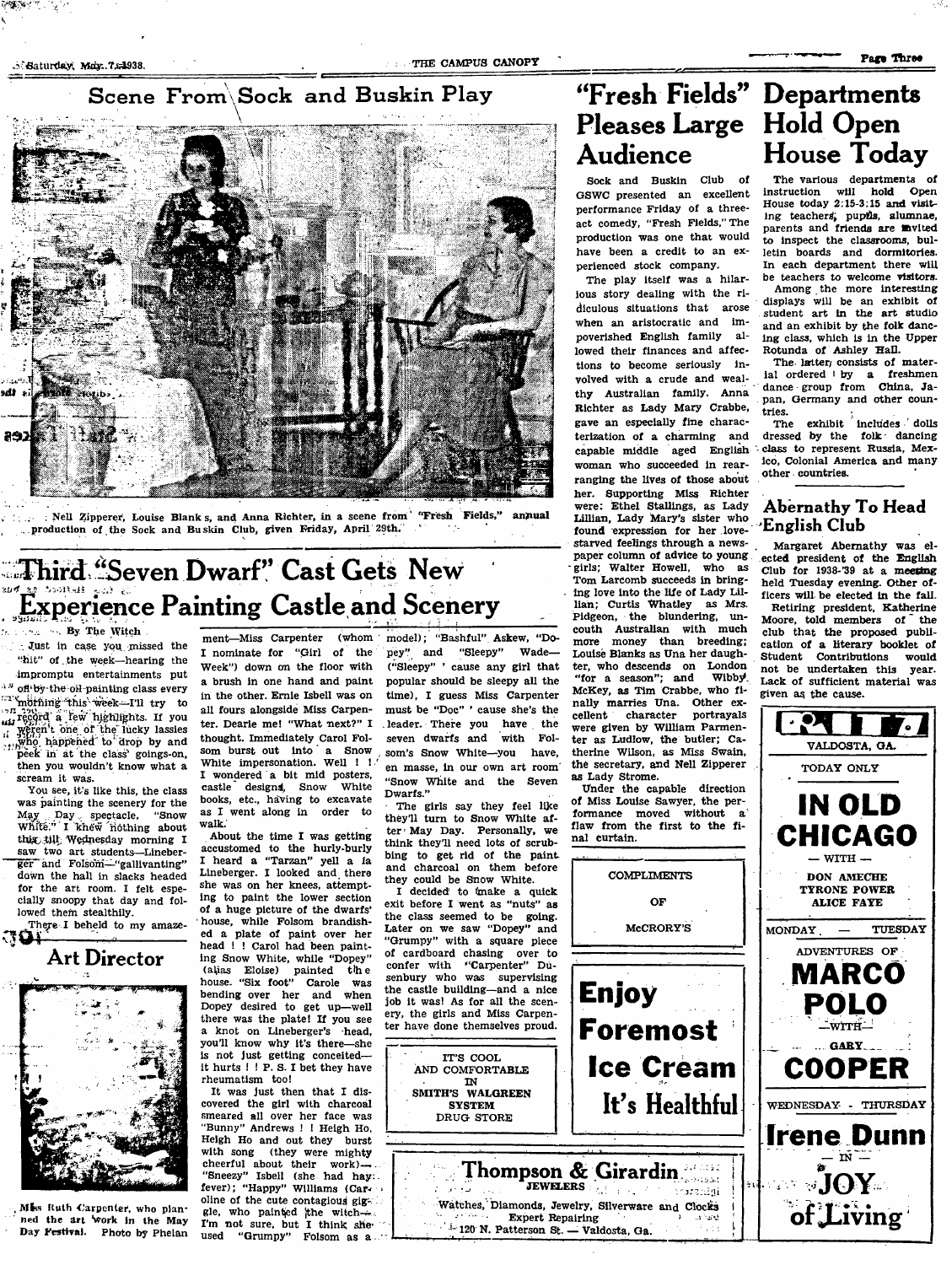um at 8:30 o'clock.

Dowell.

tions:

ensky.

Harper.

oven.

piano.

Ruth Slenczynski.)

chapel programs.

Fair—Nevin.

On Monday evening, May 9, Sarah Martha Pyle will give her graduation recital in piano, assisted by Doris Harper, of the speech department. The program will be given in the auditori-

Miss Pyle will open the program with three selections, Barberini's Minuet Bauer; Tragiea Sonata (slow movement, Mac-Dowell) and Concert Etude, Mac-

Miss Harper's first reading will be "No Bigger Than a Man's

Prelude in B Minor—Spross. Romance—La Forge.

Shepherds All and Maidens

Etude in F Sharp Major—Ar-

The 'Trince of Court Painters," by Constance D'Arcy Mac Kay will then be read by Doris

The program will close with Miss Pyle at the piano playing: Concerto in C Major—Beeth-

Allegro Con Brio (Cadenza--

Orchestral parts on second

Has Been Outstanding Miss Pyle has been outstanding in the music department during her four years at GSWC. She has regularly appeared in recitals by music and speech departments and in numerous

THE STAFF OF THE CAM PCS CANOPY WISHES TO THANK THE VALDOSTA TIMES FOR THE CUTS USED IN THIS ISSUE.

PHONE 54

**SAMTONE** DRY **CLEANED**

CHEESEMAN'S

ICE CREAM SHOP

THE BENSON COMPANY... 115-117 Weat Central Avenue VALDOSTA, GEORGIA  $\bullet$ Furs btored by Frigidaire. Flowing Cold"

Hand," by Nancy Boyd. Four Selections The next part of the program will include four piano selec-

Page Four Saturday, May 7, 1938.

### Retiring Staff Edits Last Canopy

.. . i



**THE STATE** 

Members of the retiring Casopy staff completed their Year's work with the May Day issue From left to right: Katherine Moore, managing editor; Ro<sup>s</sup>alind Lane, editor-in-chief; Louise Bell, news editor; Lois Ha<sup>f</sup>ford, business manager; C. J. Morris assistant editor. Morris is the new editor.

### Kappas Triumph Over Lambdas In First Baseball Game of Season

With a 11-13 score in the baseball game last Friday afternoon the Kappas won a close victory over the opposing Lambda team.

Through the seven innings, the red team kept a steady<br>lead over their opponentts over their opponentts which started with one run in the first inning.

The season was officially opened when Dr. Earl Phelan, ardent baseball fan, and supporter of all games on campus, threw the first ball over the plate. Behind the plate as catcher was Frances Hug, Lambda, with Annie Adams on th e mound. The Kappas had their unbeatable combination of Heddie Hudson, pitching, and Dody Wiison, catching.

Although the Kappas kept the lead gained in the first inning, the score at times became uncomfortably close, especcially in the last inning, when the Lambdas tightened up and came within two points of tieing the score.

Spectacular players of the day was Anmie Adams : who chalked up four runs for the Lambdas, making a home run with the bases full On the Kap-

somebody answering, continuing back and forth until it developed into a dialogue. Almos all of the ballads tell gruesome stories in a humorous way. "Sir Patrick Spene" is the most dignified of all.

#### Students Register

Freshman, Sophomore an d Junior registration is now being carried on and is to be completed by the end of next week. Freshmen and Sophomore

registration was started a week ago last Monday and Junior registration was started May 2.

All students are urged to sign up for courses next year, although they are not certain of returning in the fall. This facilitates work in the registrar's office, which at that time is overcrowded with other administrative affairs concerned with the opening of the term.

pa side, Ann Parham, third baseman, played an excellent game—caught several flies in left field and did some really good batting.

The Kappa victory seems to be due principally to the caliber of the individual piawers more than' to teamwork. The purple team lacked the superior material from which the Kappas had to choose, but put up a grand fight.

Officials were of the opinion that while both teams lacked coordination, better baseball was played on the diamond last Friday than has been played on this campus in several years. Last year's players all lived up to expectations and the freshmen showed unforseen prowess.

Although the teams did not receive support from the larger percentage of the student body, as was common in the past, those who were present were enthusiastic rooters for their teams. Also spectating were Miss Annie Hopper and Dr. Lena J. Hawkes, non-partisan and supporters of both teams.

Officials were Dr. Bari Phelan and Dr. J. A. Durrenberger, umpires, and Miss Marjorie E. Carter, scorer.

BENNETT'S

FOR

New Staff Takes Over Canopy Next Week

Beginning next week with the May 14 issue the new staff of the CAMPUS CANOPY takes over publication of the paper.

C. J. Morris succeeds Rosalind Lane as editor, Curtis'Whatley succeeds Lois Hafford as business manager.

There is only one change in the newly appolnttd associate staff which was announced several weeks ago. Ora Kate Wisenbaker will be managing editor instead of Rosalind Lane, who resigned today. Lane will write features for the newspaper next year and explained today that she could accomplish more hterary work as a feature editor.

> W. T. GRANTS CO. "Known For Values" 121 N. PATTERSON



# Pyle Gives Sophs and Graduation Seniors Take  $Recital$  Examinations

On Tuesday and Wednesday afternoon of next week Sophomore and Senior comprehensive exams will be held. These exams are part of a state-wide program of which Dr. F. S. Beers is director.

This is the third year that comprehensive exams have been given to sophomores but the first time that seniors have had to stand such tests.

The examinations are of the same type as thise given freshmen on entrance, but they are not identical. They will cover the various fields of study which have been covered by the students—the social sciences, natural science, biology, chemistry, and mathematics, literature, etc.  $\frac{4}{3}$ 

### Philharmonic Club Observes Music Week

At a meeting of the Philharmonic Club Tuesday evening, May 3, a special program was given in observance of Music Week. The program included:

Concerto in C Major, Beethoven. First movement by Sara Martha Pyle, Miss Gladys Warren.

Vaise Chromatique, Godard, by Emily Cuming.<br>Soprano Aria, "Cavalleria

Soprano Aria, ^'Cavafleria Rusticana," Mascogne, by Margaret Carter.

Josef Hofmann—Still a Prodigy After 50 Years— by Frances Brandon.

Romance Sibelius, by Rosalind Taylor.

Hindoo Chant, Bemberg, by Eleanor Morgan. Concerto in A Minor, Greig,

First Movemest, by Mary Winn Greer, Miss Warren. Mary Winn Greer has been elected president of the club for the 1938-'39 year. Secretarytreasurer will be Helen Duncan.

### Walker Singa Old Ballads

el Wednesday.

Ever since he attended a folk festival in Nashville eight years ago, Roosevelt Walker has been interested in the ballads of the mountain regions of North Georgia and North Carolina. A teacher of English at the University of Georgia, he has made the study of these songs his hobby. He believes that to find true poetry, one should not look into books exclusively for it, but one should listen to the old ballads. The mountaineers of the more

remote regions are direct descendants of the old English originators of these ballads. Many of the folk songs can be traced back to Chaucer's time. He said that ballads began by

STAR LAUNDRY GET EXTRA WEAR BY GETTING YOUR CLOTHES

By Lois Green Mr, Roosevelt Walker, professor of English at U. of Ga., sang a number of old ballads at chap-

someone asking a question and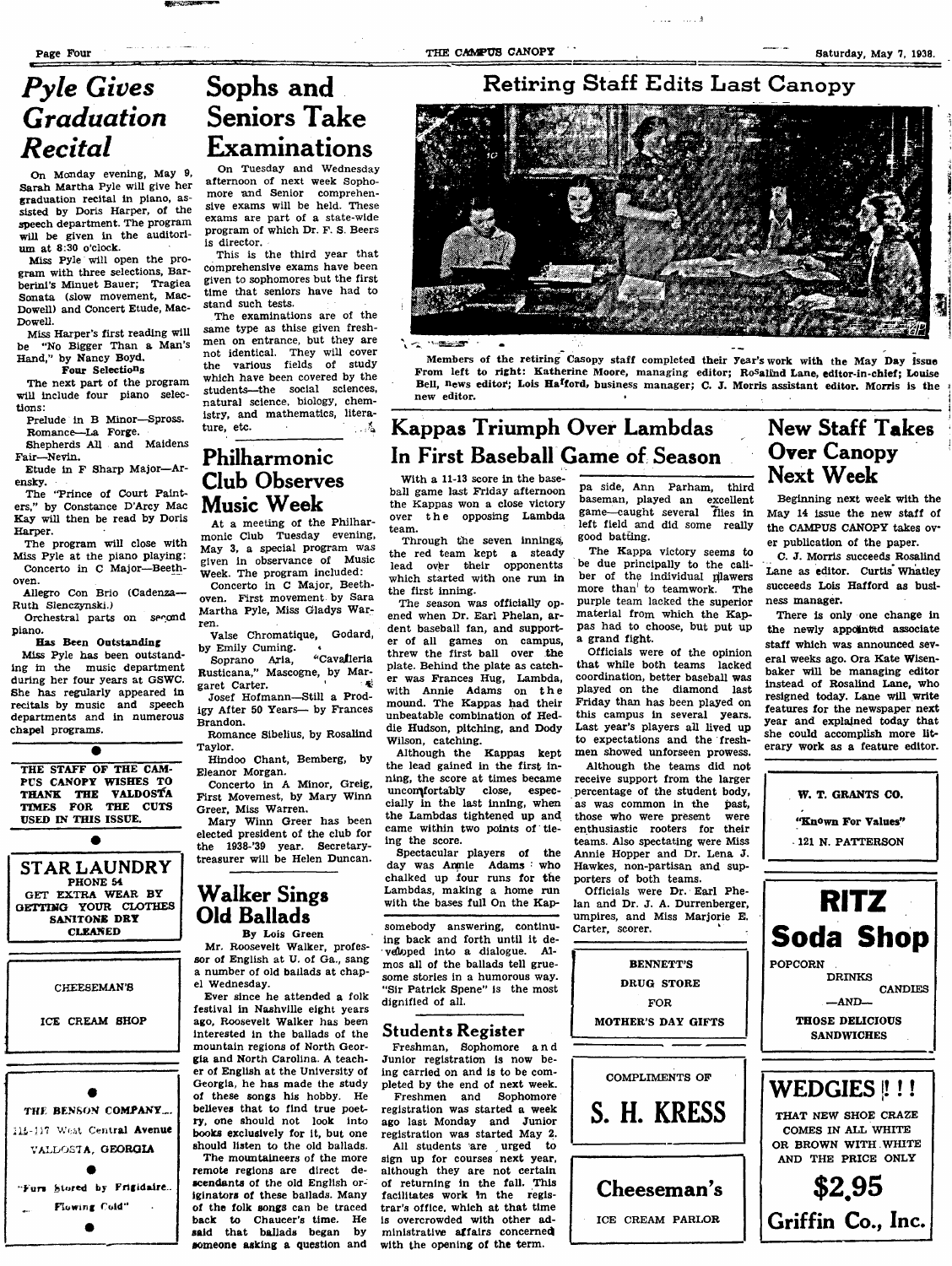## Avera Visits College After Archery 25 Years

#### By Rosemary Baker

It isn't often that elderly, grey-haired men saunter around GSWC gazing thoughtfully and admiringly at the campus and buildings and even visit classes. No wonder Mr. Avera from Berrien county was a surprise to students on Tuesday. However, there is an explanation for his actions.

#### Here 25 Years Ago

Twenty-five years ago, Mr. Avera was superintendent of the Berrien county schools. He held the position, as he says, not because of any elaborate schooling on his part for his lasted only six years, but because there was no one else to take it. His superintendentship may or may not have had anything to do with it, but he visited the newlyfounded Georgia State Womans College.

This is what he saw: One building which was Converse Hall serving as dormitory, dining hall and administration building, located on a large tract of thickly wooded land. On that day he also dropped in some classes. Strange to say, the classes contained only six See AVERA Page 6

Ashley Will Be Open This Summer

Ashley Hall is the dormitory that will be open during summer school, beginning Monday, June 13. Miss Annie P. Hopper, dean of women, will be here for the summer session.

Dr. J. A. Durrenberger is in charge of the instruction arrangements for the school. Dr, Frank Reade will be here only part of the time. Miss Evelyn Deariso, librarian, wiil return and will also teach a library science course. Mrs. Caroline Thomas, Miss Elizabeth Larisey, Mr, J. R. Dusenberry and Miss Mildred Larsen will also have their regular positions.



Carolyn .Greene, Retiring Edltof of the annual, The Pine Cone.

# GSWC Enters **Competition**

Opening May 12 and continuing until May 19, a OSWC archery team will compete with teams from several hundred colleges and universities in a national telegraphic tournament.

Sponsored by. tne National Archery Association, the scores of the different teams will be telegraphed to national headquarters where the winning team will be determined.

To qualify for the team a girl must be a qualified archer who has shot a score of 300 using the Columbia Round. There will be eight archers on each team.

This round consists of 24 arrows shot from a distance of 50 yards from the target, 24 from 440 yards, and 24 from 30. Last year the tournament was won by a branch of the University of California in Los Angeles.

J :

The Kappa vs. Lambda tournament will take place at the same time as the national tournament.

### Synthetic Products Meet German Needs

By Katherine Moore Of course, here in the South we have all been hearing about the wonderful possibilities of converting wood pulp to paper and rayon. But Hitler is better than we are.

In Germany now they are using wood in the manufacture of bread and also of sugar. This is just a minor part of the Nazi endeavor to live synthetically and therefore not be handicapped by lack of raw materials.

Artiflcisl oil glass, rubber textiles and plastic materials are Dot rareties. Rubbish of all kinds, even its place in the campaign

In June and July as a part of its regular summer school, Emory University is conducting a Progressive Demonst r a t i.o.n School. This school may prove a blessing to teachers who are confused by modem educational methods. ^

It will give them an opportunity in practice the methods under the guidance of a group of educators experienced in that field. Pupils from four and a half years old to 14 will be admitted to the school.

Advice To the President

"What this country needs" has been slightly modified in the past several months into "If so-and-so would do this-and-that prosperity would return." This move on ^ the part of the American public has been reflected in ^ the huge volume of mall received in Washington dally.

# Retiring Presidents<sup>'of</sup> Organizations



![](_page_4_Picture_30.jpeg)

Left to right, top row: Sue Coppage, president of Sports Club; Beverly Dougherty, president of Philharmonic Club; Rosalind Lane, editor Campus Canopy. Bottom row: Ruth Garbutt, president of Valdosta Ciub; Martha Johnston, president of Math-Science Club; Ernestine Isbell, president of Fine Arts Club.

#### GOIN' TO TOWN : : With Louie Peeples quite a success, only the re-

Whew! What two weeks can do! Honor Day, Georgia Glee Club, Fresh Fields, marriage announcements. May Day preparations, and all! GSWC fairly hums with activities, and incidentally, congrats to the honor students and their new officers. Martha Wilkes is all smiles these days. Reason: letters post marked Macon quite frequently. And Frances Myddleten is not slighted a little by Mercer herself. She receives a letter every day, and that is what you call honest-to-goodness charm and power.

Girl of Our Week This column's girl of the week and June: Mildred Turnbull. We always said our pretty assistant dean wouid marry some fine, up-rising young man, and before we knew it, here came the man, the announcement, and now excitement all over the campus! We rather guessed a romance from Christmas Cuban trips, Moultrie trips during vacation, and those heavenly smiles on two sparkling faces. Well, it just goes to show you, giris, that this IS the year for red-heads, and, gee! ain't it wonderful? Credit ;where credit is due:

It's funny how young girls In the majority pay such little at-

tention to religious work and thoughts, but two exceptions we know of are Miriam Quinker and Caroline Williams. And not either one of them in an honest-to-goodness depressed state of mind.

"Fresh Fields" Was ExceUent The cast of "Fresh Fields" was unusually excellent. Miss Sawyer with the assistance of Doris Harper and others, deserves quite a big hand on such capable direction. Incidentally, Ethel Stallings, a member of the<br>cost is some gad-a-bout. She cast, is some gad-a-bout. not only acted with the cult of a gifted actress Friday night, but really and truthfully displayed her hidden gift of silence the week before some one announced at dinner that she would play upon the glee club's own special device. (The Glee Club were guests at dinner.) The laugh came when Miss Stallings failed to perorm, and whispers when—weH, after all, we weren't there. Nevertheless, Ethel did give a handsome Glee Club number a pretty bad case of heart jitters. And say, was it contagious! ! ? Virginia Zipplies and Carolyn Askew were victims. Ask them, 'cause we're not telling.

Dance Was a Success The Freshman dance was

surprising, we've never seen . marvelous uniform, Mary Anne freshmenis were a bit on the of the evening: Dorothy Brown trucking on down with that Paulk's date. Fairly bubbles over with enthusiasm: Anne Parkham. She was doing her best to tell the author a jolly piece of news the other day, and we could hardly get a load of what she was saying for watching the twinkles dance in her eyes. Incidentally, her G.C. date had a particularly Panting time in the park, and also the bus had gone to town!

> ....Idle Chatter: Sara Mackey's secret of being so cool-looking on these hot days is a daily trip to Brookwood, the college girl's delight. Tree Smith's ambition is to be an exclusive model. Discovered gossiping in a swing last Saturday night: Liz Borders and Jerry Fletcher. Frances Giddens bears an almost perfect resemblance to a popular magazine model. Walked to school with Martha Powell recently and learned that she not only fixes her own hair, but has an inkling for beauty culture, and all that goes with it. Good description of Sue Nelle Greenlee: "Fashioned so slenderly, young and so fair."